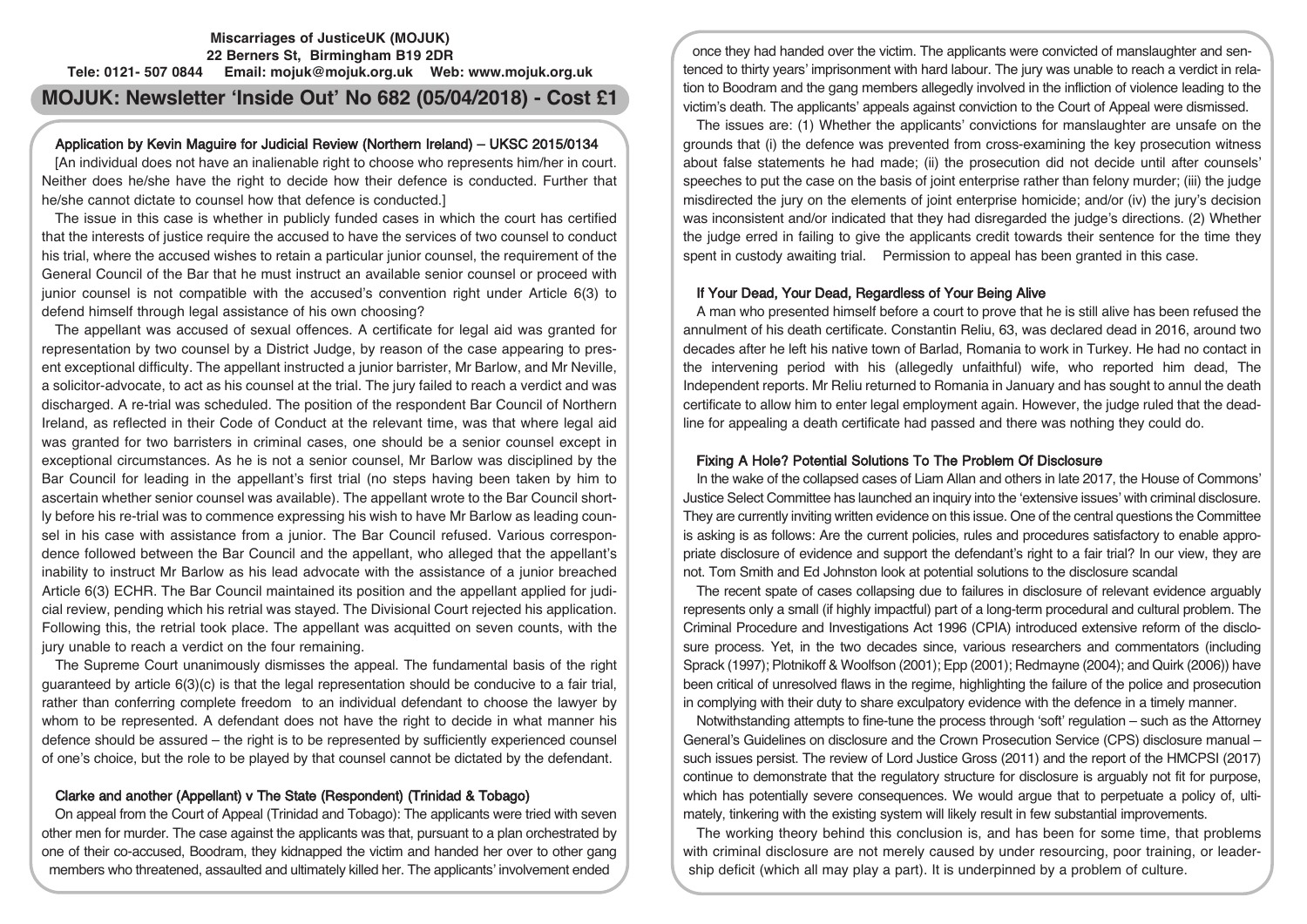The police (and to a lesser extent perhaps, the CPS) embody the adversarial nature of English and Welsh criminal justice. On a day to day basis, they are charged with detecting, investigating and prosecuting a range of offences, from the commonplace to the most distressing and serious. Whilst the police are conceived, in theory, as objective investigators, it is hard to escape the reality that their role encourages (and possibly demands) a focused, prosecutorial mindset. At the same time, the police and CPS are asked to objectively and neutrally assess whether evidence undermines their case – and by extension the aforementioned investigatory work – and assists suspects of crime.

There is a very obvious conflict of interest between the adversarial tendencies of police and prosecution work, and the objective needs of a fair and accurate search for the truth. This is a fatal flaw in the design of the disclosure process; like any structure, it will stand or fall depending on how robust its foundations are. Giving the police and prosecution sole responsibility for determining whether evidence should be disclosed to, effectively, their opponents is a faulty cornerstone. This is exacerbated by a virtually invisible process; very little attention has, until recently, been paid to disclosure decision-making at the earliest stages of criminal investigations and there is no clear recording or auditing process for such decisions. The paucity of information included in the Metropolitan Police Service review of the Liam Allan case should be noted as evidence of this.

Tunnel Vision: The 'explosion' of information available during criminal investigations is certainly a factor. Clearly, when large amounts of material are available to officers in a case, they will feel the need to focus on the most relevant. This already challenging process is exacerbated when time and resource pressures effect officer decision making. It is arguable that the well documented squeeze on police officer numbers, as well as the general desire to progress cases more swiftly (at both the investigative and court stages) may be increasing the risk of important material being missed. However, it is also possible that such an argument – which effectively relieves officers and prosecutors of responsibility for mistakes – may simply disguise a 'tunnel-vision' approach to reviewing evidence for disclosure, focusing only on that which supports a prosecution. It is, however, very difficult to establish this due to the lack of transparency in the process and the deficit of evidence available.

With regard to wider policy issues, changes to legal aid may play a role.

For example, limited resources available to criminal defence lawyers may discourage or prevent them from pushing for more extensive disclosure or thoroughly examining unused evidence for relevant exculpatory material. This is, however, speculative. Moreover, if the problem lies with initial disclosure by the police and prosecution, the capacity of the defence to comb evidence is less relevant, as material will simply not be available to them. Another wider policy issue of note, influencing both the investigative and court stages of criminal justice, is the focus on efficiency of proceedings (explored in depth in the Leveson Review).

A general desire (or pressure) to progress cases swiftly may lead to limited early disclosure – either before or after charge, or before a first appearance at court. In research by Cape and Smith (2016) examining detention and bail prior to trial, practitioners commented on the very inconsistent availability of material, evidence and information prior to the first hearings. Moreover, the study found that the cases presented at first hearings tended to rely on police summaries which were relatively brief. Such findings are particularly concerning in light of the push to encourage early guilty pleas. Whilst this policy has its place in saving unnecessary cost and stress for complainants and witnesses, it may be much more difficult for defendants and lawyers to enter an appropriate plea when they have very little information about the

case against them. The cliched adage that 'a defendant knows if they are guilty' is simply not an answer to this problem. Disclosure is therefore a key stepping stone in ensuring that cases charged and brought to court are effectively dealt with at the first appearance. This also impacts bail decision making, as defendants and lawyers with little disclosed information may feel unable to effectively make representations regarding bail at the first appearance.

It should also be noted that Article 7 of the EU directive on the right to information in criminal proceedings is very clear that 'documents… essential to challenging effectively… the lawfulness of the arrest or detention' and 'at least… all material evidence in the possession of the competent authorities' should be made available to suspects and their lawyers. Whether current practice is compliant with this is questionable. In arguing that leaving the EU will not result in a race to the bottom, the Government has expressed confidence that this jurisdiction will achieve high standards on a 'voluntary' basis post-Brexit. If that is to be more than a pipe dream in the area of criminal disclosure, it would seem vital to take action to ensure that this directive is properly transposed into British Law.

In the spirit of productive debate, the authors propose three potential alternatives to the current regime of disclosure at the investigative stage. All involve, in essence, removing some responsibility from the police and prosecution for determining whether evidence should be disclosed to the defence.

Alternative 1: Full Disclosure: The first is what might be termed 'full disclosure' – that is, providing the entirety of the available evidence (except for sensitive material) to the defence, with an ongoing duty to continue disclosure of all evidence. This approach would address the potential for adversarial 'game-playing' on the part of the police or prosecution since it would prevent material from being hidden from the defence (unless classified as sensitive). This solution is not without problems. It does not necessarily combat the possibility of relevant material being missed, particularly in light of the levels of material now potentially available as electronic information. Suspects in police stations (many of whom, according to various studies, do not receive legal advice) would be unable to effectively manage this burden alone, and defence lawyers would not – without a significant change in policy direction – have any greater capacity than before to undertake the work of examining such evidence (currently the role of the police).

Since the police would likely play no further role in assessing whether evidence is exculpatory – and therefore fully embrace an adversarial, prosecution-minded role – it is unclear whether this solution would achieve anything other than over-loading the defence with a haystack of evidence, and few tools for finding needles.

Alternative 2: Judicial Disclosure Officer: The second solution would be to remove responsibility for decision-making regarding disclosure from the adversarial parties altogether. We would propose creating a specific, independent role for determining whether evidence should be disclosed to the defence in a neutral and objective manner. We propose that this should be a judicial figure (either qualified/experienced to the level of District Judge or Deputy District Judge), with a significant background in criminal legal practice. This role would purely be concerned with: 1) Initially receiving all evidence from the police, and receiving further evidence on an ongoing basis 2) Determining what, if any, evidence fulfils the current requirements under the CPIA for disclosure of exculpatory evidence to the defence 3) Determining what evidence is non-disclosable on the basis of irrelevance to the defence 4) Making decisions about withholding evidence on the grounds of sensitivity (for example, on Public Immunity or Article 8 ECHR privacy grounds) 5) Doing this on an ongoing basis for the life of a case

To be clear, this figure – which we tentatively suggest could be called the Judicial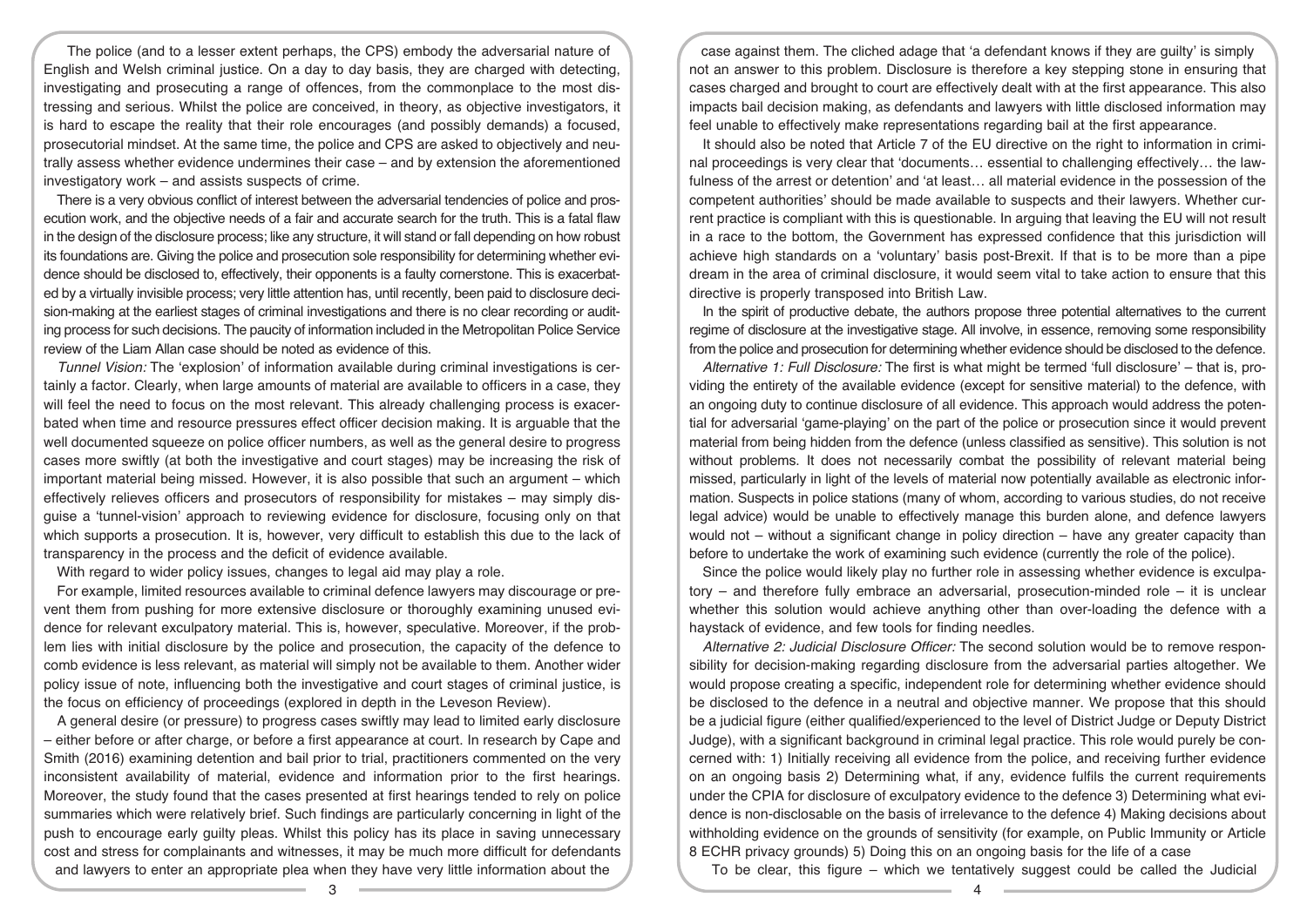Disclosure Officer (JDO) – would make no decisions regarding the strength of a case against a suspect or what evidence the police/prosecution should use or not use in a case.

They would solely be responsible for determining disclosure. We feel this would fully address the cultural problems which currently hamper fair and relevant disclosure. There would, however, clearly be resource implications. Since the JDO would make decisions regarding disclosure in a large number of cases, this would require full-time and experienced staffing, located in every police force area to ensure adequate coverage. Whether this can (or would) be resourced is a difficult question to answer, as it would likely need to be centrally funded to protect independence. Indeed, the idea of a semi-independent police-based figure is not recommended. This concept underpinned the introduction of the Custody Officer role under the Police and Criminal Evidence Act 1984, which has and continues to have problems of independence (see Dehaghani (2017)). This would be a very significant step, as it would effectively be creating an entirely new figure in the English and Welsh criminal justice system, perhaps most closely comparable to an investigative judge in the inquisitorial systems of various European jurisdictions. We consider this solution to have the most potential to ensure the long-term fairness of the disclosure process.

Alternative Solution 3: A third solution would be to harness technological innovation to assist the police in undertaking their current role. The most obvious method of doing so would be the use of Artificial Intelligence (AI) or algorithmic decision-making in the disclosure process. There is some history in the use of such technologies in criminal justice practice. From January 2017, New Jersey became the first state in the US to almost eradicate the use of bail completely. Judges now use a nine-factor algorithm to examine whether a defendant is either dangerous or likely to abscond prior to trial.

The defendants who are classified in either category can be detained and the remaining defendants are released albeit with various monitoring conditions attached. Such techniques have emerged closer to home. In May 2017, the BBC reported that Durham Constabluary, with the assistance of academics from Cambridge and Winchester Universities, were preparing to 'go live' with an artificial intelligence system designed to assist custody officers in deciding whether or not to detain suspects at the pre-charge stage. At a basic level, the system employed an algorithm called the Harm Assessment Risk Tool (dubbed 'HART') which would classify suspects as being a low, medium or high risk of reoffending. This, in turn, would help custody officers determine whether or not it is necessary to remand the suspect in custody or release them, with or without bail. The decision-making of the algorithm is based on data which Durham Constabulary gathered between 2008 and 2013. This data includes behaviour predictors such as the criminal history of the suspect as well as age, gender, two forms of residential postcode and existing police intelligence. In 2013 the tool was tested and was found to be 'correct' in 98% of cases, with 'high risk' forecasts correct 88% of the time.

Durham Constabulary have stated that the decisions will only be 'advisory' during the experimental use of the tool. The latter fact – that humans remain the ultimate arbiters – has been welcomed by critics who complained that reliance on factors like gender and postcode undermined the fairness and reliability of the algorithm. That being said, if the tool continues to make 'correct' decisions in 98% of cases, there is some argument to be made that humans cannot necessarily do any better. These are examples, and apply primarily to risk assessment and prediction. But clearly there may be some scope for adopting or utilising a similar approach in assessing what material is suitable for disclosure, and therefore presents an opportunity to make better, fairer decisions. A key benefit of this solution would be to tackle the issue of

high volumes of evidence. With well-designed and reliable technological assistance, the police could shift into an oversight and fine-tuning role in ensuring disclosure is undertaken properly, rather than attempting to grapple with very large amounts of material with varying levels of relevance or usefulness.

Equally, if designed properly, an algorithm which determines whether evidence needs to be disclosed or not would be entirely neutral and not subject to the bias that some police officers (and, quite frankly, human beings generally) will inevitably succumb to. Of course, this raises serious questions about how such a system would be designed, if it could be designed. This would take significant time and investment to achieve.

Despite long-term anecdotal evidence and individual case examples demonstrating issues with criminal disclosure, we believe that a greater body of research evidence would greatly inform future reform. At present, the authors are preparing a bid for funding to undertake independent research into disclosure practices in police stations and courts. We believe that, in the long term, empirically tested evidence would help to establish the true extent of the issues, their causes, and help inform potential solutions. This article is designed to kick-start a conversation which is solutions-focused. The authors recognise these solutions are imperfect, but would welcome input and dialogue to take them forward.

#### The 'Reasonable Citizen' — SSHD V Sergei Skripal

Mr Justice Williams made a best interests decision that blood samples could be taken by the Organisation for the Prohibition of Chemical Weapons from Sergei and Yulia Skirpal in order that the Organisation for the Prohibition of Chemical Weapons (OCPW) could undertake their own analysis to find evidence of possible nerve agents. Both Sergei and Yulia were and remain unconscious and in a critical condition, and were unable to consent to such blood samples being taken.

The SSHD made a number of submissions as to why taking the samples was in the best interests of the Skripals, including a number that potentially presupposed a relatively active citizenship on their part, including: Best interests was not to be determined by reference to purely medical factors but the OPCW evaluation may be of direct medical relevance in that it might add to the knowledge base against which they are being treated and even if it only confirms the current evaluation, this is of direct medical relevance to them. The main consideration ought to be the beliefs and values that would have been likely to influence the decision if Mr Skripal or Ms Skripal had capacity to make it. An individual subjected to such an attack with personally catastrophic consequences would want to see it fully and properly investigated and that all appropriate steps to identify the perpetrators (individual and state) have been taken. In addition the other factors that Mr Skripal or Ms Skripal would have been likely to consider if he or she were able to would include the effects of their decision on others and their duties as responsible citizens. In particular they would have been likely to want to support the work of the international body set up by international law knowing that its processes were unimpeachable, it was entirely independent, that the results of its enquiry would potentially be beneficial to the criminal investigation, confirming the nature of the attack and the substance used; and giving assistance in bringing to justice those responsible; identifying those who carried out the attack. They would have wanted to support the UK Government in taking steps on the international plane to hold those responsible to account.

The Official Solicitor was in general supportive of the SSHD's arguments, and focussed on the 'substituted judgment' of what the patient would consider if he were able to and in particular the interest any individual victim would have in seeking to further the inquiry into what had happened to them. He submitted that although there was little evidence before the court about Mr Skripal or Ms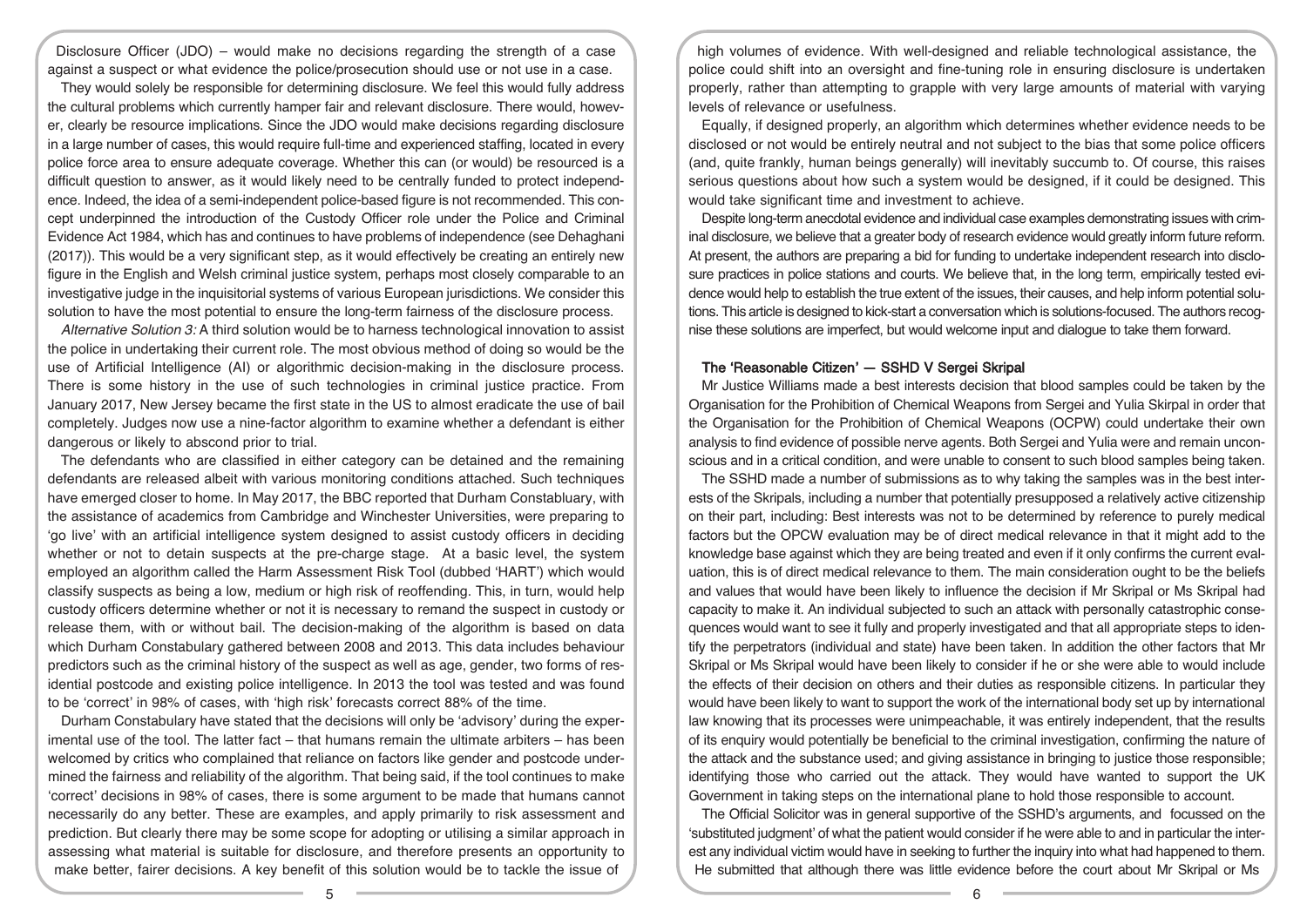Skripal as individual persons there was nothing that should cause the court to consider either hold views which would suggest they would not want to get to the bottom of what had happened. In particular the Official Solicitor emphasised that the detriment to either Mr Skripal or Ms Skripal was negligible; in particular in relation to the physical aspects of the taking of the samples but also the disclosure of medical records and the subsequent consequences of the investigation.

Mr Justice Williams emphasised that 'best interests' had been held by the courts potentially to be a very broad concept. He noted that the Lord Chancellor's Code of Practice issued in accordance with ss. 42-43 of the Mental Capacity Act also identified the possibility that other factors that the person lacking capacity might consider if they were able to could 'include the effect of the decision on other people - the duties of a responsible citizen'.

Accordingly, he held that: "So the evaluation of what order is in the best interests of Mr Skripal and Ms Skripal involves a far broader survey of whether the taking of blood samples will have any medical benefit to them and whether the disclosure of their medical records will bring any medical advantage to them. It includes every consideration that might bear on what is in their best interests."

However, Mr Justice Williams held that he was unable to ascertain on the evidence before him either of the Skirpals' past or present wishes or feelings. Nevertheless, he held that: "The case is put both by the Secretary of State and the Official Solicitor on the basis of how the beliefs and values of the reasonable adult subjected to an attack of any sort, but particularly of this sort, might influence their decision. Although it would be impossible for me to be unaware of what is in the public domain about Mr Skripal and Ms Skripal that is not evidenced before me and so I am constrained to approach this decision at this moment in time on the basis of assumptions as to how a reasonable citizen would approach matters. In the absence of any evidence to show that either Mr Skripal or Ms Skripal was not a reasonable citizen that is how I will approach it. The evidence establishes that the OPCW is an independent organisation with the support of 192 nation States and one of whose primary tasks is providing technical assistance in relation to chemical weapons issues. Their procedures appear to be rigorous and robust – as would be expected given the subject matter of their work. Their enquiry can be expected to be entirely objective and independent. The results of their enquiry will likely hold very considerable weight in any forum. Their enquiry is therefore likely to produce the most robust, objective, independent and reliable material which will inform any determination of what happened to Mr Skripal and Ms Skripal."

He went on to state that: "Most reasonable citizens in my experience have a quite acute sense of justice and injustice. Most want to secure the best information about what has happened when a serious crime is alleged to have been committed. I accept that such a person would believe in the rule of law; that justice requires that crime or serious allegations of crime are thoroughly investigated; that where possible answers are found as to who, how and why a crime was perpetrated, that where possible truth is spoken to power; that no-one whether an individual or a State is above or beyond the reach of the law and that in these turbulent times what can be done to support the effective operation of international conventions is done. Whilst I don't assume that the reasonable citizen would necessarily have asked himself or herself those sorts of questions in quite such detail I do believe that if those issues were put to them they would adopt them and they would influence their decision. In any event all go to the general point that the reasonable citizen, including Mr Skripal and Ms Skripal believe that justice should be done."

Accordingly, he accepted that the Skripals' decision would be influenced by these values and beliefs and that the influence would be in favour of consenting to the taking and testing of samples and disclosure of notes. Mr Justice Williams went to state that: "Even if I am wrong

on these assumptions as to their beliefs or views I am satisfied it is in the broad parameters of their best interests for it to be known as far as may be possible what occurred to them and the OPCW enquiry will promote that aspect of their best interests."

Comment: The judgment is an interesting example of how wide the consideration of what is deemed to be in someone in best interests can go, and the degree to which the behaviour of a reasonable citizen can be presupposed.

Dominic Ruck Keene, Barrister at One Crown Office Row.

## Preventing Ill-Treatment During Police Custody and Pre-Trial Detention

The Danish Chairmanship of the Council of Europe's Committee of Ministers is organising a seminar in Copenhagen on 22 and 23 March to discuss ways to strengthen the prevention of torture and ill-treatment during police custody and pre-trial detention, the time when persons are most at risk from being ill-treated. The event is organised with the support of the European Committee for the Prevention of Torture (CPT), the Convention against Torture Initiative (CTI) and the Danish Institute against Torture. Representatives from the Council of Europe member states will share national experiences on non-coercive investigative and interviewing police techniques and on the implementation of safeguards to prevent torture and other ill-treatment. These safeguards include, for example, informing persons apprehended by the police about their rights, effective access to a lawyer, notification of custody and access to a doctor.

Speaking at the opening, Foreign Affairs Minister Anders Samuelsen said "all Council of Europe member states have committed to combating torture, but no country is perfect". "That is exactly why we have to work together to ensure human dignity and to combat and prevent all forms of torture", he added. CPT Chair Mykola Gnatovskyy underlined that "to prevent torture and other ill-treatment, governments must ensure there are adequate safeguards, well-trained police officers and an independent police complaints mechanism". "Above all, we need to promote a police culture that sees ill-treatment by police officers as unprofessional and demeaning to the police itself", he said.

## The Failure of Custody Visiting in Police Stations

John Kendall is a retired commercial solicitor. With an interest in finding out about custody, though with no intention at that stage to write about custody visiting, he joined a local scheme and worked as a visitor for three years. Finding it very unsatisfactory, he looked, in vain, for academic analysis. He then undertook a self-funded research project at the University of Birmingham, and obtained access to visitors, custody blocks, police, and detainees.

Custody in police stations is a very locked-down affair. People who have been arrested and are detained spend most of the time isolated in their cells. Custody visitors are the only outsiders who get to see the detainees in their cells. My research has highlighted serious problems in the system of monitoring police custody now known as the Independent Custody Visiting Scheme. This scheme enables members of the public to make random, unannounced visits to check on the welfare of the detainees in police custody and to report to the local Police and Crime Commissioner. In practice, I found that visitors are not independent of the police and lacked the required expertise to effectively monitor custody conditions. The scheme does not meet international human rights obligations and is probably counterproductive as it obscures the need for proper, effective regulation.

Custody blocks are the places where the hundreds of thousands of people who have been arrested each year are processed. The police have wide discretion in how they operate custody. The police say the primary purpose of detention in custody is to make the suspect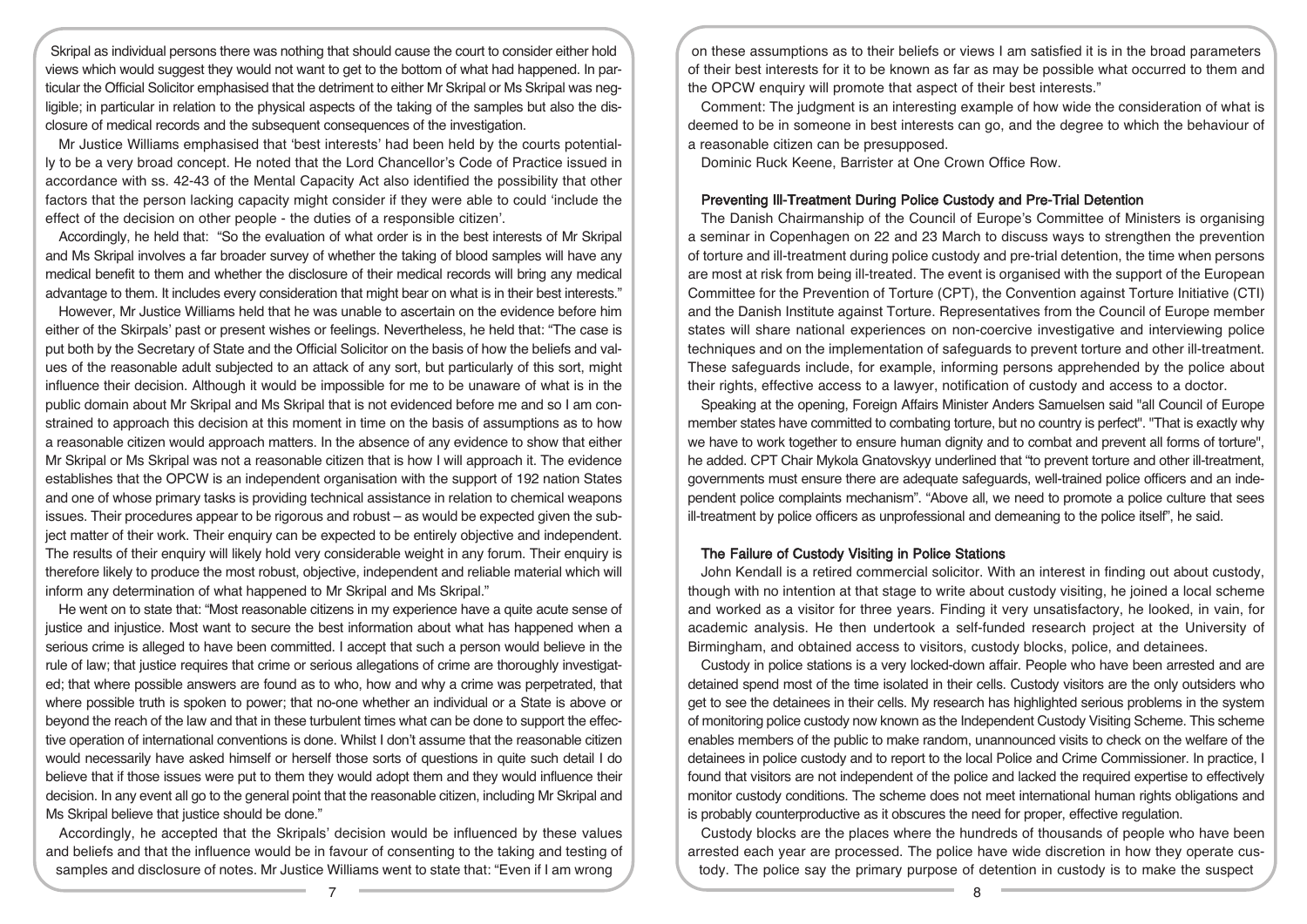'amenable' to investigation. There is little regulation except self-regulation, and what the police do there is largely invisible to the outside world. Those who are detained in custody run the risk of being neglected and abused by the police. Whatever the extent of the actual neglect or abuse, it remains the case that 20 people each year die in police custody.

A former custody sergeant characterised custody in police stations as 'a very locked-down environment, the police's world, which nobody else except custody visitors really gets a view into'. But while the custody visitors may get a view into that locked-down environment, the power of the police and official policy prevent them from making independent and effective scrutiny of what is going on in custody.

The policy of custody visiting has been developed by the police and the Home Office. The scheme was not the brainchild of government, and the official approach to its development has been radically different from the lines envisaged by its original proponents, Michael Meacher MP and Lord Scarman. Official policy prioritises the promotion of confidence in the police, not the welfare of detainees. Custody visiting is organised in a way that causes the police least trouble, and the authorities have airbrushed out the idea that custody visiting could be a deterrent to police misconduct that can lead to abuse and deaths in custody.

Not independent: Under the Police Reform Act 2002, custody visitors are required to be independent of the police and the Police and Crime Commissioners. I found that the visitors were not independent, because of their background, the structure of the scheme and their socialisation and training by the police and the Police and Crime Commissioner. The visitors often came from sections of society more favourable to the police. For example, some were related to, or friends with, police officers. Visitors who make trouble can be dismissed summarily, many did not keep their professional distance from the police, the training they received was solely from a police perspective and the visitors failed to challenge the police. When it came to the most important issue of reducing the number of deaths in custody, many of the visitors thought their work had nothing to do with it.

Extensive Reforms Needed: The timing and privacy of visits as well as the overriding authority of police to control the visiting work compromised the whole regulatory function. I found that the visits took place at predictable times, and never during the night. I also found that the existence of the visiting scheme, specific visits and the reports of those visits, made no significant impact on police behaviour. The police could delay admission to the custody block and deny access to some detainees. Even when visitors were allowed to see detainees, privacy was not always granted as custody staff remained close, making it impossible to talk confidentially. Since custody visiting doesn't live up to the claims made for it in the official literature, doesn't provide reassurance to the public about custody and the Police and Crime Commissioner offer no useful information about the scheme, radical and extensive reforms are needed.

It would entail a proper regulatory system where: 1) All visits were unexpected 2) Visitors would gain immediate access to the custody blocks 3) New statutory powers for the visitors would afford visitors independence and distance from the police 4) Visitors would be trained by lawyers as well as the police 5) Visitors would have the authority and expertise to challenge the police 6) Reports as a result of visitation findings were publicly and widely available 7) The scheme had much greater independence from the state.

Why have the police and the Home Office kept this ineffective scheme going? Their purpose has probably been to obscure the need for a greater degree of regulation. In its current state, the visiting scheme lacks legitimacy, and when that is appreciated by politicians and the public alike, pressure for a reformed, truly independent and effective regulatory system must surely follow.

## The Danger of Informants

Kati Gardella: When someone accused of a crime is on trial is the most pertinent time to gather information indicative of the presence of guilt. This process of fact-finding is taken to the extreme when someone steps forward with information that they claim came out of the defendant's mouth, information that significantly increases the likelihood that the defendant is guilty. When one presents themself as an informant, or is solicited by attorneys to closely seek out anything that the defendant says that is salient to the case is a practice known as "snitching." The goal of the prosecution is for the informant to bring back information that has semblance to a confession, and they may incentivize the informant with rewards such as a lighter sentence if what they say helps produce a guilty verdict.

The basis of the practice of seeking informants is flawed in itself, as the assumption is that the suspect will talk about the crime he or she has been accused of willy-nilly, even if it is to their new cellmate, who they have barely just met. It is quite unhealthy in the legal system if the prosecution team is more intent on condemning rather than truthful information. Attorneys who have utilized incentivized informants in the past have sometimes held the belief that it is unimportant if they themselves believe in the credibility of the informant, as long as the jury buys it. Informants will either be solicited by authorities or appear with information out of their own accord and hope to be rewarded. Both voluntary and solicited informants are harmful to the overall morale of the correctional institution. It is more likely that inmates will be more cynical and untrusting of one another if they know that it is possible that someone has been solicited just to report back on what they have said in the private confines of their cell.

In 2005, the Northwestern Law School's Center on Wrongful Convictions found that false informant testimony was the leading cause in wrongful convictions in capital cases.Also in 2005, the Center on Wrongful Convictions in Chicago issued a report titled "The Snitch System: How Incentivized Witnesses Put 38 Innocent Americans on Death Row." This report calls snitching a "cycle of betrayal," as informants are often fellow inmates who can have peers reporting them in the future.

The first documented case with a wrongful conviction involving an informant was in 1819, in Manchester, Vermont. Jesse and Stephen Boorne were brothers accused of killing their brother in law Russel Colvin. While imprisoned, Jesse's cellmate was Silas Merrill, who testified that Jesse confessed to the crime. Merrill was rewarded with freedom for his confession, and the brothers were sentenced to be executed by gallows. Luckily, Colvin turned out to be alive, and this information reached the authorities in time for the brothers to be justly freed. Although most cases of wrongful convictions are not as extreme as this one- with the victim not even being dead, this raises important doubt about the credibility of informants.

Like Merrill, many informants are given freedom, or at least a reduced sentence. The alleged confession was the only proof that the brother in law had been murdered (it would have been hard to gather other evidence, considering that he was still very much alive) and was the major reason for the brothers receiving the death penalty. It is quite scary that what is essentially a rumor and word-of-mouth is taken seriously in court and not immediately dismissed as hearsay. The Innocence Project website is a good resource for more statistics about informants. Out of cases that were overturned because of DNA testing, 15% of the cases had used information from informants as critical evidence in the case.

There is also the issue of police and other law enforcement officials seeking out informants and providing them with many details of the case that have been undisclosed to the public. By doing so, they are essentially feeding the informant enough information for them to come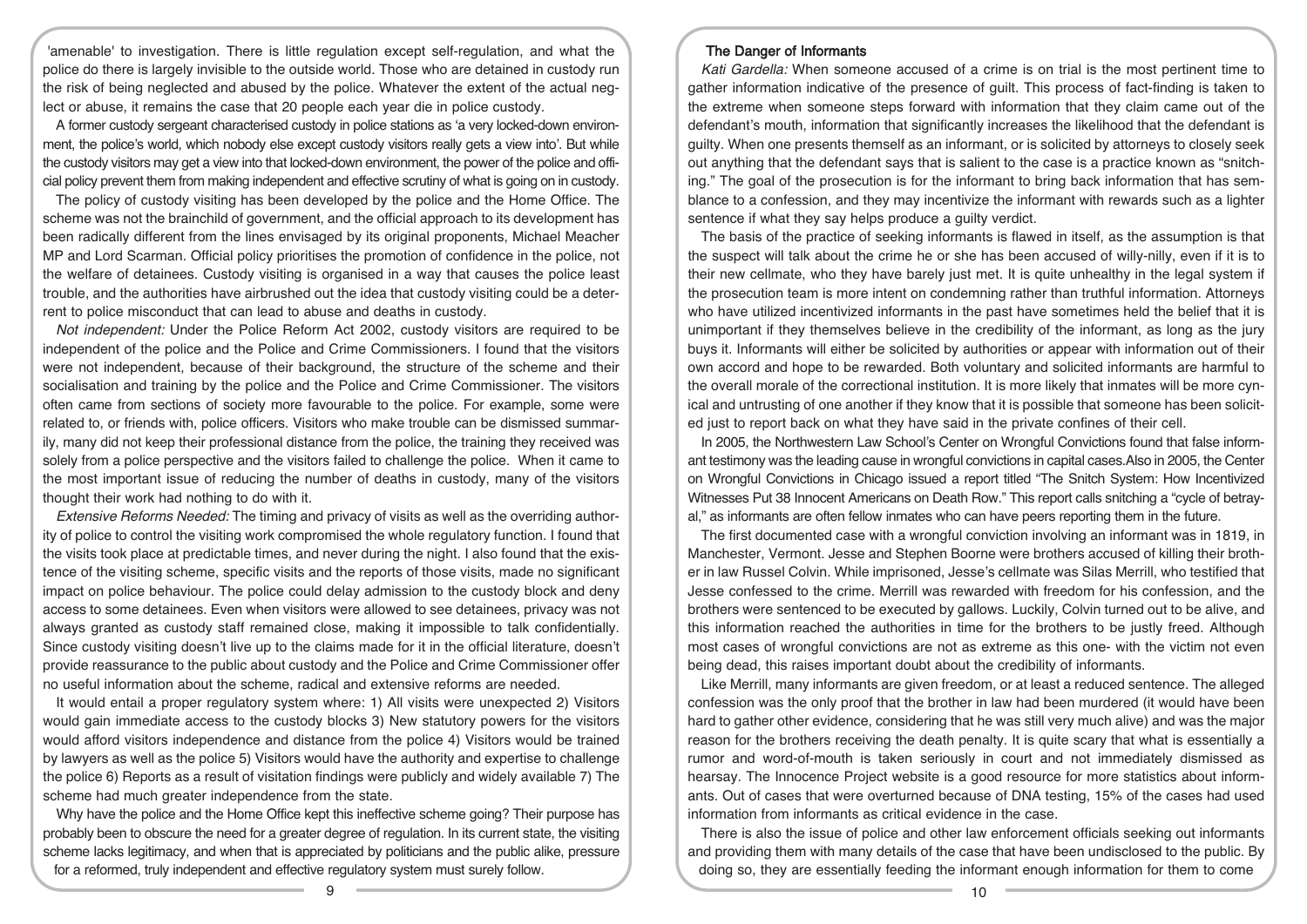forward and make a statement of the suspect's guilt- even if this is completely fabricated. Even when an informant has tried to withdraw a previously made statement in court, there have been instances when they were faced with pressure from the prosecution to uphold what they previously said. Attorneys will even belittle informants once they fail to serve their purpose in court. They instrumentally attack their credibility to incriminate the defendant.

Texas attempted to pass a bill in 2015 that would disallow the use of informants who were receiving benefits from their testimony in cases where there was a potential death penalty. Their testimony would only be admissible if they were able to present an electronic recording of the defendant's statement. This is fair enough, as there would be physical proof of the words. Incentivized informants are producers of corruption that are easily overlooked. It is very easy for the jury to listen to the statement, and be so enraptured that they fail to notice any discrepancies. This can also cause too much weight in the decision-making process of the jury. The most helpful steps for the future are to significantly reduce the use of incentivized informants in court. DNA testing is the most reliable measure for determining guilt, and has successfully been used to exonerate wrongfully convicted individuals.

#### John Grisham: Eight Reasons For America's Shameful Number Of Wrongful Convictions

It is too easy to convict an innocent person. The rate of wrongful convictions in the United States is estimated to be somewhere between 2% to 10%. That may sound low, but when applied to a prison population of 2.3 million, the numbers become staggering. Can there really be 46,000 to 230,000 innocent people locked away? Those of us who are involved in exoneration work firmly believe so. Millions of defendants are processed through our courts each year. It's nearly impossible to determine how many of them are actually innocent once they've been convicted. There are few resources for examining the cases and backgrounds of those claiming to be wrongfully convicted. Once an innocent person is convicted, it is next to impossible to get them out of prison. Over the past 25 years, the Innocence Project, where I serve on the board of directors, has secured through DNA testing the release of 349 innocent men and women, 20 of whom had been sent to death row. All told, there have been more than 2,000 exonerations, including 200 from death row, in the U.S. during that same period. But we've only scratched the surface.

Wrongful convictions happen for several reasons. In no particular order, these causes are: Bad Police Work: Most cops are honest, hard-working professionals. But some have been known to hide, alter or fabricate evidence, lie on the witness stand, cut deals with snitches in return for bogus testimony, intimidate and threaten witnesses, coerce confessions or manipulate eyewitness identifications. Prosecutorial Misconduct: Most prosecutors are also honest, hard-working professionals. But some have been known to hide exculpatory evidence, encourage witnesses to commit perjury, lie to jurors, judges and defense lawyers, use the testimony of bogus experts or ignore relevant evidence beneficial to the accused. False Confessions: Most jurors find it impossible to believe that a suspect would confess to a serious crime he didn't commit. Yet the average citizen, if taken to a basement room and subjected to 10 consecutive hours of abusive interrogation tactics by experienced cops, might be surprised at what they would say. Of the 330 people who were exonerated by DNA evidence between 1989 to 2015, about 25% gave bogus confessions after lengthy interrogations. Almost every one recanted soon after.Faulty Eyewitness Identification: More often than not, those who witness violent acts have trouble accurately recalling the facts and identifying

those involved. Physical and photo lineups may exacerbate the problem because police manipulate them to focus suspicion on favored suspects. Jailhouse Snitches: In every jail there is a career criminal staring at a long sentence. For leniency, he can be persuaded to lie to the jury and describe in great detail the confession overheard from the accused, usually a cellmate. If he performs well enough on the stand, the authorities might allow him to walk free. Bad lawyering: Those accused of serious crimes rarely have money. Many are represented by good public defenders, but too many get stuck with court-appointed lawyers with little or no experience. Capital cases are complex, and the stakes are enormous. All too often, the defense lawyers are in over their heads. Sleeping Judges: Judges are supposed to be impartial referees intent on ensuring fair trials. They should exclude confessions that are inconsistent with the physical evidence and obtained by questionable means; exclude the testimony of career felons with dubious motives; require prosecutors to produce exculpatory evidence; and question the credentials and testimony of all experts outside the presence of the jury. Unfortunately, judges do not always do what they should. The reasons are many and varied, but the fact that many judges are elected doesn't help. They are conscious of their upcoming reelection campaigns and how the decisions they make might affect the results. Of those judges who are appointed rather than elected, the majority are former prosecutors. Junk Science: Over the past five decades, our courtrooms have been flooded with an avalanche of unreliable, even atrocious "science." Experts with qualifications that were dubious at best and fraudulent at worst have peddled  $-$  for a fee, of course  $-$  all manner of damning theories based on their allegedly scientific analysis of hair, fibers, bite marks, arson, boot prints, blood spatters and ballistics. Of the 330 people exonerated by DNA tests between 1989 and 2015, 71% were convicted based on forensic testimony, much of which was flawed, unreliable, exaggerated or sometimes outright fabricated.

Brandon L. Garrett, a professor of law at University of Virginia, has studied nearly all of the trial transcripts from wrongful convictions later exposed by DNA-based exonerations. "There is a national epidemic of overstated forensic testimony, with a steady stream of criminal convictions being overturned as the shoddiness of decades' worth of physical evidence comes to light," he wrote last year in The Baffler. "The true scope of the problem is only now coming into focus." An excellent new book by Radley Balko and Tucker Carrington, "The Cadaver King and the Country Dentist," chronicles the story of two of the most brazen experts ever allowed in a courtroom. Steven Hayne was a controversial forensic pathologist who once boasted of performing more than 2,000 autopsies in a single year. His sidekick, Michael West, was a small-town dentist who assumed the role of an expert in many other fields. Together they tag-teamed their way through rape and murder trials in Mississippi and Louisiana, accumulating an impressive string of convictions, several of which have been overturned. Some are still being litigated. Many others, however, seem destined to stand.

It's a maddening indictment of America's broken criminal justice system, in which prosecutors allowed — even encouraged — flawed forensic testimony because it was molded to fit their theories of guilt. Over two decades, elected judges permitted these two professional testifiers to convince unsophisticated jurors that science was on the side of the state. The atrocities that occurred in Mississippi and Louisiana aren't specific to one time and place. The medical examiners, police officers, prosecutors, judges and others who hold sway over our criminal justice system around the country have largely failed to deliver justice. We must do better.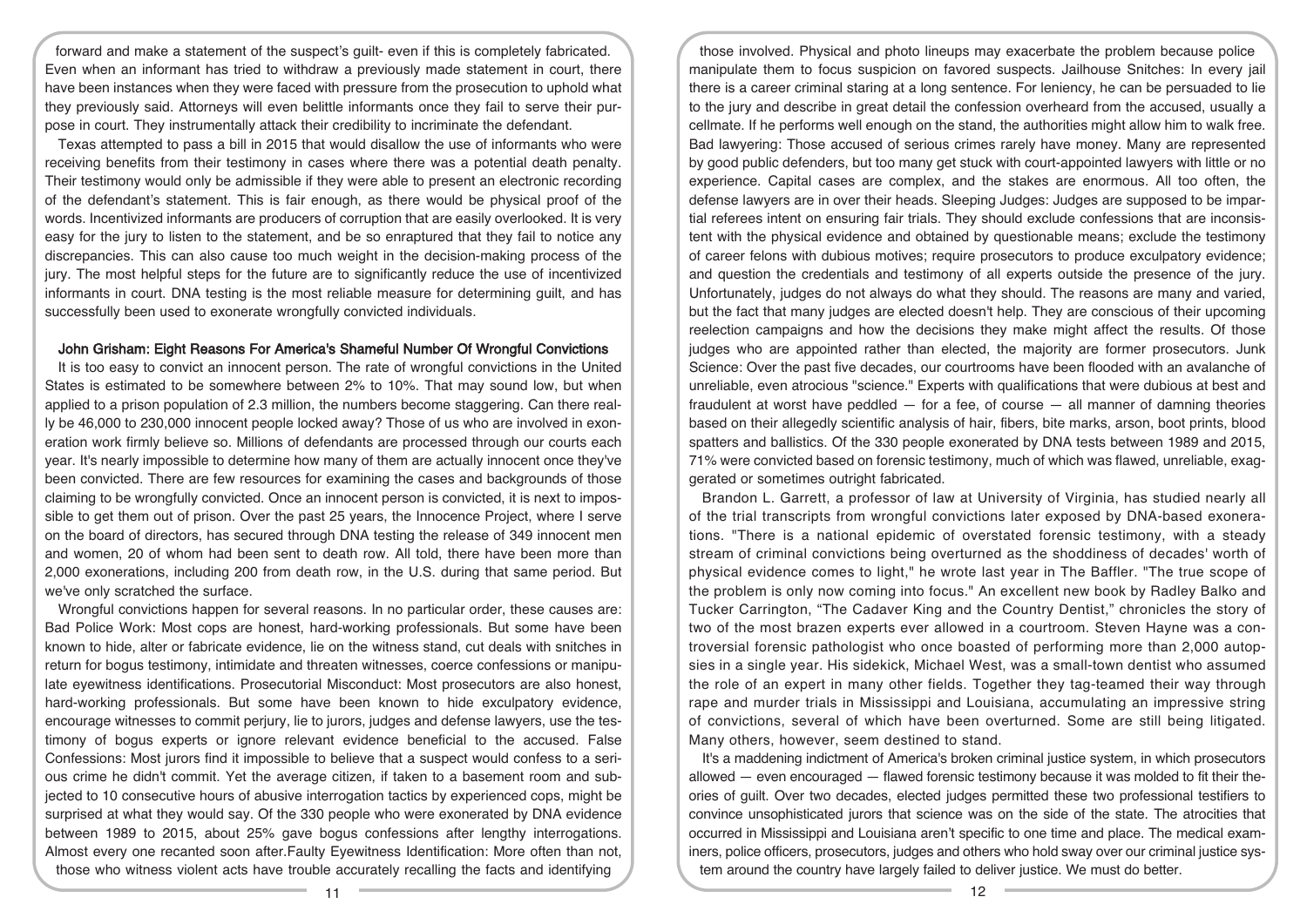### Porridge Breakfast

A woman who insistently tried to order a breakfast sandwich from a prison security booth which she mistook for a drive-through restaurant has been jailed for driving under the influence of drugs. Lizabeth Ildefonso, 44, drove up to the Riverhead Correctional Facility in Suffolk County, New York and ordered a "bacon, egg and cheese". Deputy Sheriff Yvonne DeCaro told the woman that she was at a prison and not a drive-through, but she "insisted that she really wanted a sandwich", the sheriff's office told PIX11. The deputy said he subsequently noticed that the woman's pupils were dilated, her eyes were glassy and she had white powder on her nose. She was arrested after failing a sobriety test and, on top of it all, was found to be driving without a valid license. Ildefonso has been charged with driving while ability impaired by drugs and driving without a license.

## HMP Leeds Severely Overcrowded Still Violent and Unsafe

HMP Leeds, a large and "severely overcrowded" inner-city Victorian prison, was assessed by prison inspectors, for the second consecutive inspection, as unsafe with high levels of violence, according to a new report on the West Yorkshire jail. Peter Clarke, HM Chief Inspector of Prisons, urged HMP Leeds to tackle the causes of the 'poor' safety assessment as there were "cautious grounds for optimism" that, with greater safety, the management could improve overall performance. 19 recommendations from the last inspection had not been achieved.

An inspection in December 2015 had found deteriorating standards. When inspectors returned to Leeds in October and November 2017, they found a further decline in purposeful activity – work, education and training for prisoners. There was no improvement in the three other key areas assessed by inspectors – safety, respect and rehabilitation. Mr Clarke said: "Perhaps this should come as no surprise, given that the prison is one of the most seriously overcrowded in the country, with 91% of the cells holding more prisoners than they were designed for." Inspectors found the prison held 1,127 men against a 'certified normal capacity' of 669.

Though Leeds had avoided the "shockingly high" increases in violence and drugs seen elsewhere, Mr Clarke said, it was "particularly concerning that, yet again, we found Leeds to be an unsafe prison, with our assessment of the area of safety being a very clear 'poor'. Levels of violence of all kinds were far too high…Not only did prisoners feel no safer than at the last inspection, the harsh reality was that they were indeed less safe. Violence, self-harm and the use of force were all high. Several staff had been suspended or dismissed for misbehaviour when using force." Since 2015, there had been four self-inflicted deaths, and another occurred during this inspection. "The day after the inspection ended, there was an apparent homicide in the jail, and a few days after that another self-inflicted death," Mr Clarke added. Leeds also had a problem with drugs, with over 60% of prisoners saying it was easy to get hold of drugs.

Against this, however, inspectors noted that there was an "energetic and focused" leadership team. Despite its age and overcrowding, Leeds was generally clean. An "excellent" initiative involved a small group of staff and prisoners called 'Q-branch', who carried out maintenance tasks and had a "very impressive" impact. At the time of the inspection, 47% of the staff were still in their probationary period, and prisoners expressed frustration at their inexperience and lack of knowledge of basic procedures. The report noted, though: "Managers were aware of the challenges faced by the large number of new recruits…and were attempting to support them and enhance their skills." Inspectors were also encouraged by the quality of work on rehabilitation and release planning. The report noted: "Creative links with a range of local businesses

were used to enhance employment opportunities for those released. For example, in the last three years Tempus Novo, an energetic and entrepreneurial charity set up locally by two former prison staff, had placed 132 men in employment." Inspectors made 56 recommendations.

Mr Clarke said: "Despite our troubling findings on safety, there were some cautious grounds for optimism. Unlike far too many local prisons, Leeds had not slipped dramatically backwards in terms of its performance in recent years. While it had not managed to buck the trends in violence and the prevalence of drugs that have afflicted much of the wider prison estate, neither had it experienced the shockingly high levels of increase seen in many other prisons. And for that, credit must be given to the energetic and focused leadership of the senior management team…If HMP Leeds can become a safer place in which to hold prisoners, there is no reason why it should not make progress in other areas and show a much stronger performance at the time of the next inspection.

### Harmondsworth IRC – Persistent Failings in Safety And Respect

Harmondsworth immigration removal centre (IRC) at Heathrow, holding large numbers of men with mental health problems in prison-like conditions, continued to show "considerable failings" in safety and respect for detainees, according to prison inspectors. Many areas were dirty and bedrooms were endemic with bed bugs, showers and toilets were poorly ventilated. 37 recommendations from the last inspection had not been achieved and 8 only partly achieved.

Publishing a report on an inspection in September 2017, Peter Clarke, HM Chief Inspector of Prisons, said a 2015 inspection of Europe's largest immigration detention centre had highlighted concerns over safety, respect and provision of activities. In 2017, Harmondsworth had made some improvements since then, "but not of the scale or speed that were required. In some areas, there had been a deterioration. The centre's task in caring for detainees was not made any easier by the profile of those who were held. There was a very high level of mental health need and nearly a third of the population was considered by the Home Office to be vulnerable under its at risk in detention policy. The continuing lack of a time limit on detention meant that some men had been held for excessively long periods: 23 men had been detained for over a year and one man had been held for over 4.5 years, which was unacceptable."

Inspectors found: • Worryingly, in nearly all of a sample of cases, the Home Office accepted evidence that detainees had been tortured, but maintained detention regardless. "Insufficient attention was given to post-traumatic stress and other mental health problems." • While violence was not high, a high number of detainees felt unsafe. Detainees told inspectors this was because of the uncertainty associated with their cases, but also because a large number of their fellow detainees seemed mentally unwell, frustrated or angry. • Drug use was an increasing problem.

Mr Clarke said the governance of the use of force was generally good "and we noted that managers had identified an illegitimate use of force by a member of staff on CCTV cameras and dismissed the person concerned." HMIP used an "enhanced" inspection approach, interviewing hundreds of staff and detainees to give them an opportunity to tell inspectors, in confidence, about any concerns relating to the safe and decent treatment of detainees. Neither detainees nor staff told inspectors "of a pernicious or violent subculture," Mr Clarke added, though only 58% of detainees said that most staff treated them with respect, well below the average figure for IRCs. Both staff and detainees felt that there were not enough officers to effectively support detainees. Around a third of staff felt they did not have sufficient training to do their jobs well and few had an adequate understanding of whistle-blowing procedures.

Inspectors were also worried about the security regime. Mr Clarke said: "Some aspects